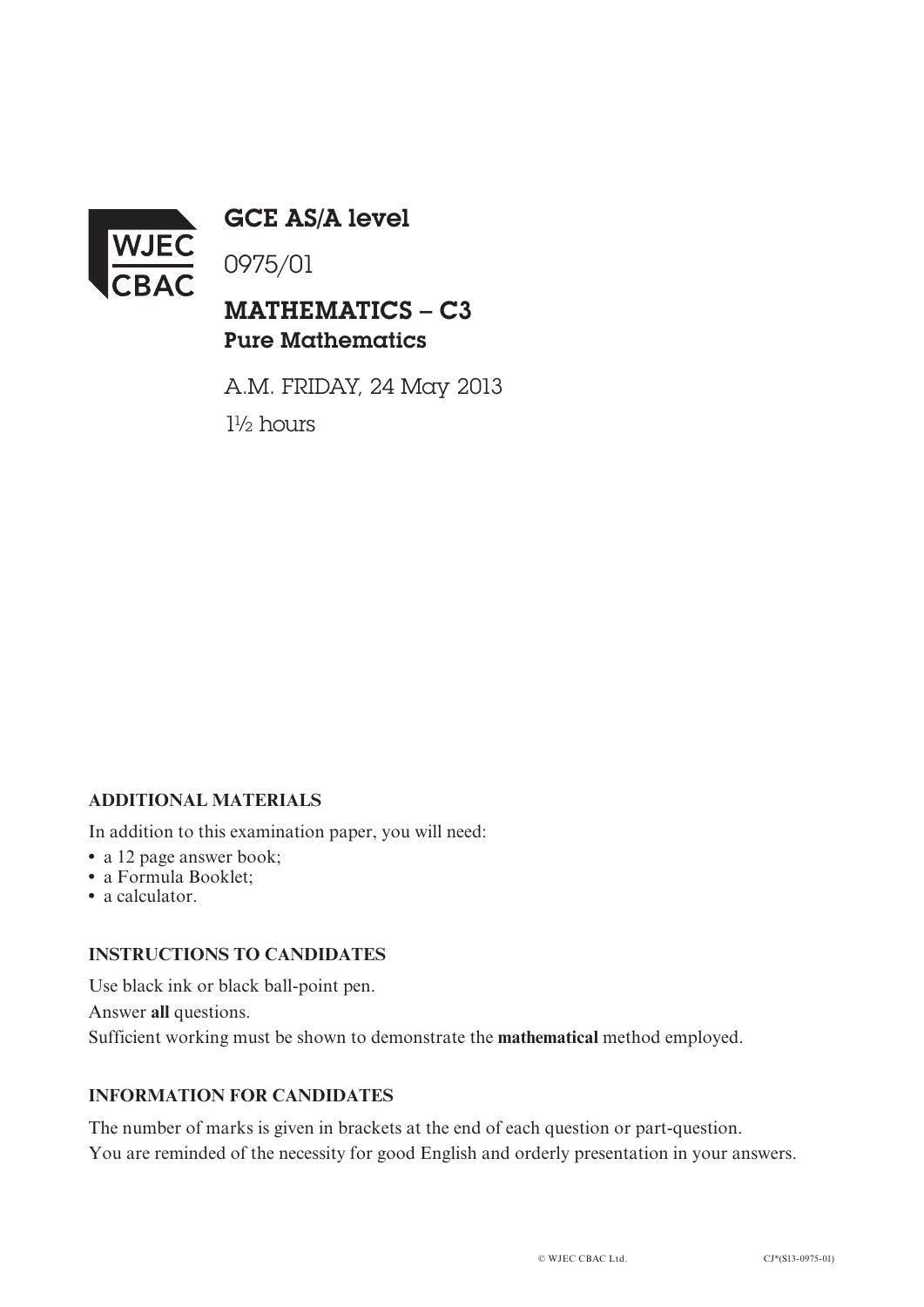**1.** *(a)* Use Simpson's Rule with five ordinates to find an approximate value for the integral

$$
\int_1^3 \ln(x^3+6)\,\mathrm{d}x.
$$

Show your working and give your answer correct to three decimal places. [4]

*(b)* Use your answer to part *(a)* to deduce an approximate value for the integral

$$
\int_{1}^{3} \ln \sqrt{x^3 + 6} \, dx.
$$
 [1]

**2.** *(a)* Find all values of  $\theta$  in the range  $0^{\circ} \le \theta \le 360^{\circ}$  satisfying

$$
4\cot^2\theta - 8 = 2\csc^2\theta - 5\csc\theta.
$$
 [6]

*(b)* Find all values of  $\phi$  in the range  $0^{\circ} \le \phi \le 360^{\circ}$  satisfying

$$
\sec \phi + 2 \tan \phi = 0. \tag{3}
$$

**3.** The curve *C* is defined by

$$
x^3y^2 = 128.
$$
  
(a) Find an expression for  $\frac{dy}{dx}$  in terms of x and y. [3]

The point *P* lies on *C* and has coordinates (*a*, *b*).

- *(b)* Given that the value of  $\frac{dy}{dx}$  at the point *P* is 3, (i) show that  $b = -2a$ ,  $dx$ 
	- (ii) find the value of *a* and the value of *b*.  $[4]$
- **4.** Given that, for  $t > 0$ ,

$$
x = \ln t, y = 5t^4,
$$

(a) find and simplify an expression for 
$$
\frac{dy}{dx}
$$
 in terms of t, [4]

(b) find the value of t for which 
$$
\frac{d^2y}{dx^2} = 0.648.
$$
 [4]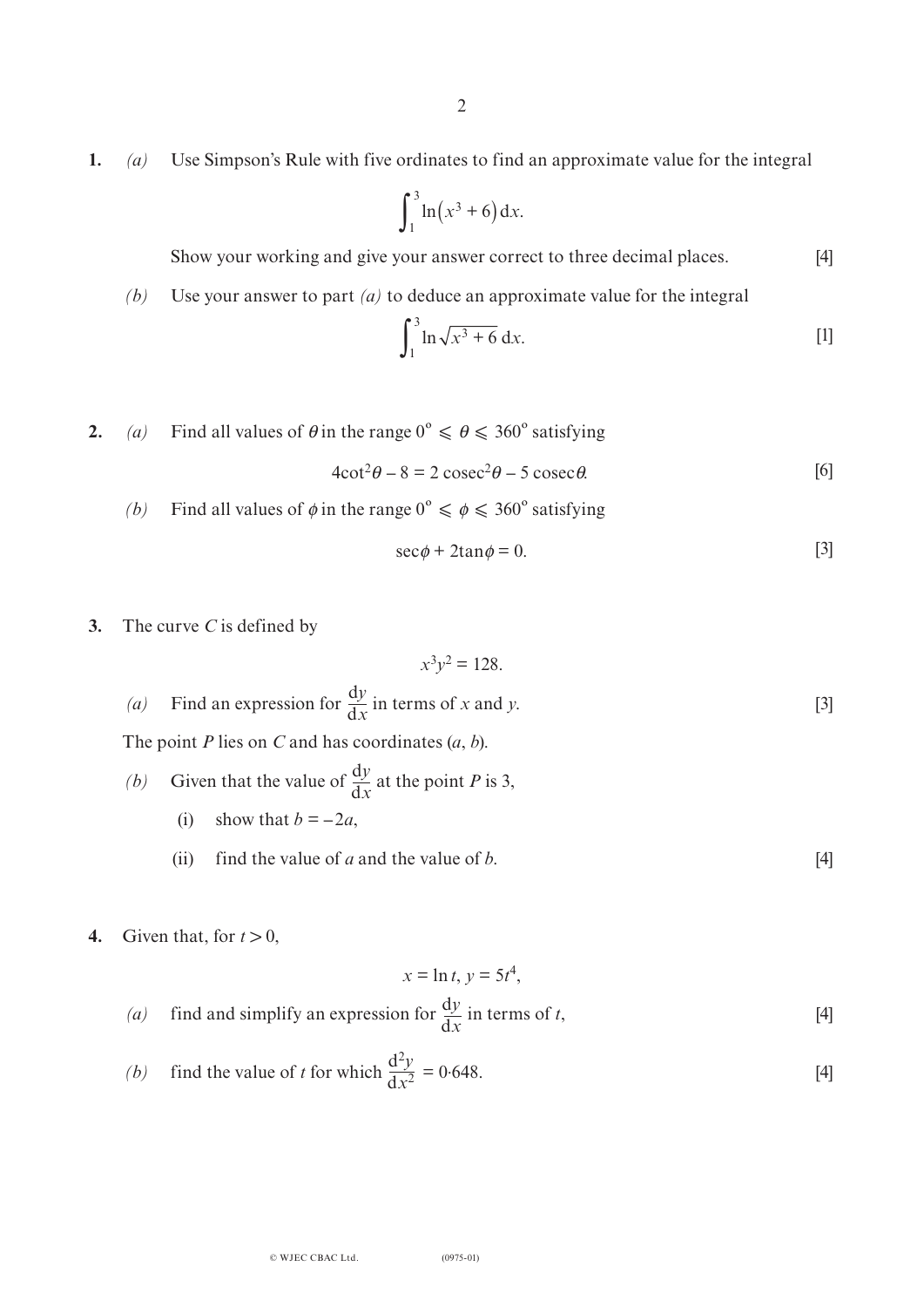- **5.** Differentiate each of the following with respect to *x*, simplifying your answer wherever possible.
	- $(a)$   $(7-9x^2)^5$ (*b*)  $\tan^{-1} 6x$  [2], [2]

(c) 
$$
e^{4x}\tan 2x
$$
 (d)  $\frac{3 + \sin x}{2 + \cos x}$  [3], [3]

**6.** *(a)* Find

(i) 
$$
\int \cos\left(3x + \frac{\pi}{2}\right) dx,
$$
 (ii) 
$$
\int e^{3-4x} dx,
$$
 (iii) 
$$
\int \frac{7}{8x+5} dx.
$$
 [6]

(b) Evaluate 
$$
\int_{1}^{2} \frac{9}{(2x-1)^4} dx
$$
. [4]

**7.** *(a)* Show, by counter-example, that the statement

'If 
$$
|a + 1| = |b + 1|
$$
, then  $a = b$ '

 $i$ s false.  $[2]$ 

*(b)* Solve the inequality

$$
|x^2 - 10| \leqslant 6. \tag{4}
$$

**8. You may assume** that the equation

$$
x^2 + e^x - 3 = 0
$$

has a root  $\alpha$  between  $-2$  and  $-1$ .

The recurrence relation

$$
x_{n+1} = -(3 - e^{x_n})^{\frac{1}{2}}
$$

with  $x_0 = -1.5$  can be used to find  $\alpha$ . Find and record the values of  $x_1$ ,  $x_2$ ,  $x_3$ ,  $x_4$ . Write down the value of  $x_4$  correct to five decimal places and prove that this is the value of  $\alpha$  correct to five decimal places. [5]

# **TURN OVER**